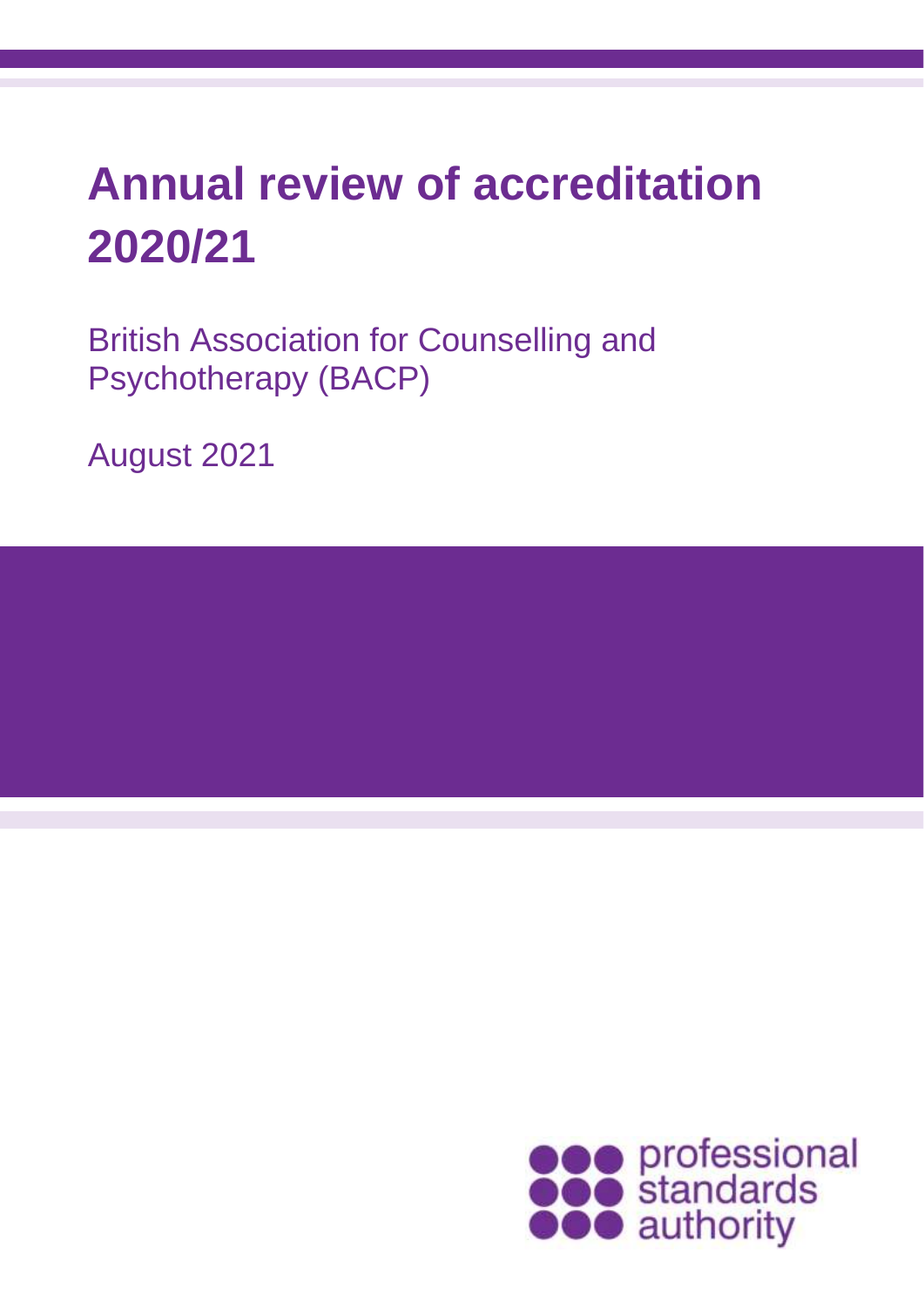### **Contents**

### **About the British Association for Counselling and Psychotherapy**

The British Association for Counselling and Psychotherapy (BACP) registers:

- Counsellors
- Psychotherapists

Its work includes:

- Setting and maintaining standards of practise and conduct
- Maintaining a register of qualified professionals
- Assuring the quality of education and training
- Requiring registrants to keep their skills up to date through continuing professional development
- Handling complaints and concerns raised against registrants and issuing sanctions where appropriate.

As of March 2020, there were 40,040 registrants on BACP's register. BACP was first accredited on 5 March 2013. This is BACP's eighth annual review and this report covers 5 March 2020 to 5 March 2021.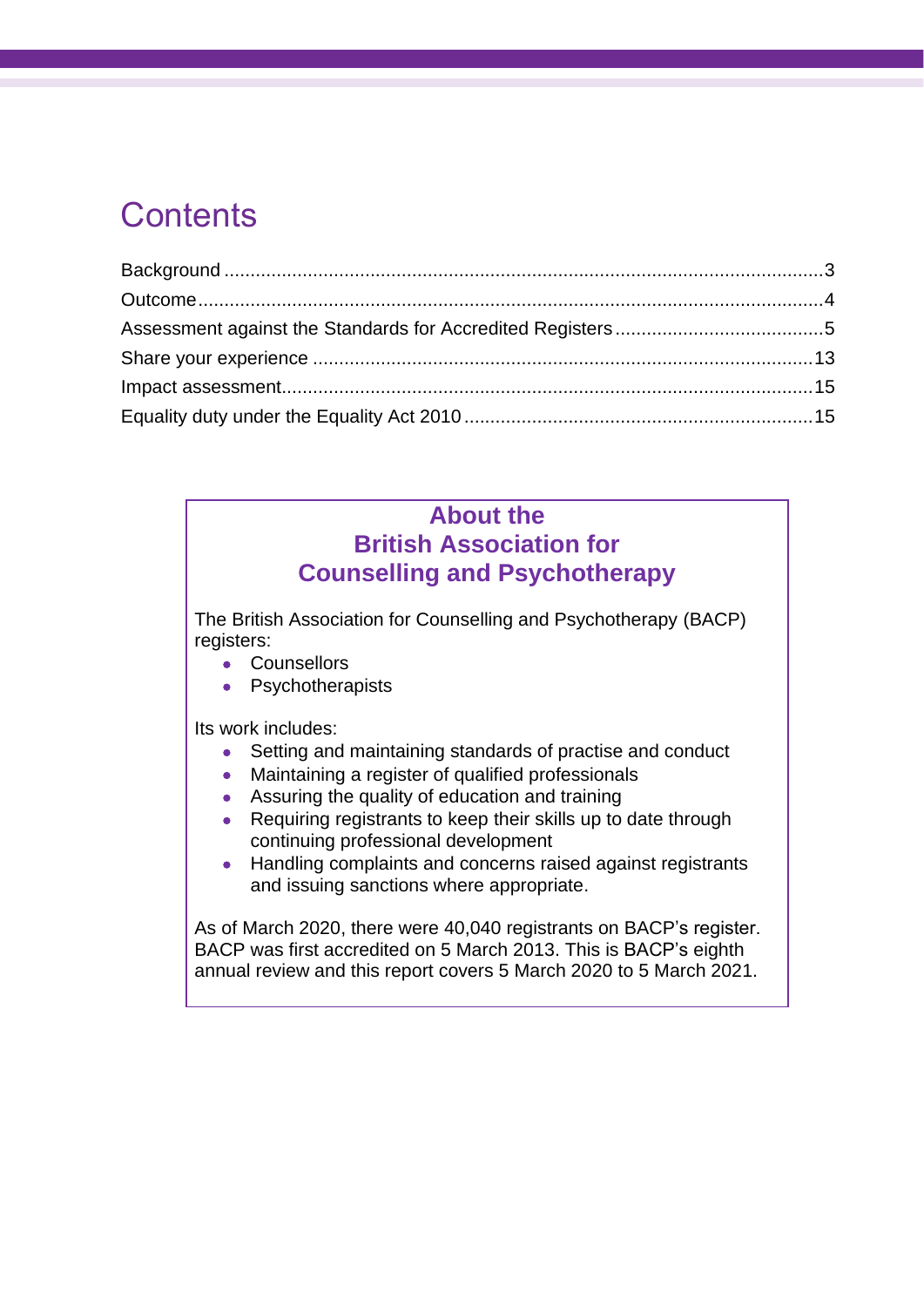## <span id="page-2-0"></span>**Background**

The Professional Standards Authority accredits registers of people working in a variety of health and social care occupations not regulated by law. To be accredited, organisations holding such registers must prove that they meet our demanding [Standards for Accredited Registers](https://www.professionalstandards.org.uk/accredited-registers/about-accredited-registers/our-standards) (the Standards). Accreditation is reviewed every 12 months.

Accreditation can be renewed by a Moderator in cases where all Standards are evidenced to be met. A Moderator can issue Recommendations.

Where concerns do exist, or information is not clear, a targeted review will be initiated by a Moderator. The outcome of this review is assessed by an Accreditation Panel, who can decide to renew accreditation, renew accreditation with conditions, suspend accreditation or remove accreditation. Panels may also issue Recommendations.

- **Condition** Changes that must be made within a specified timeframe to maintain accreditation
- **Recommendation** Actions that would improve practice and benefit the operation of the register, but do not need to be completed for compliance with the Standards to be maintained. Implementation of recommendations will be reviewed at annual renewal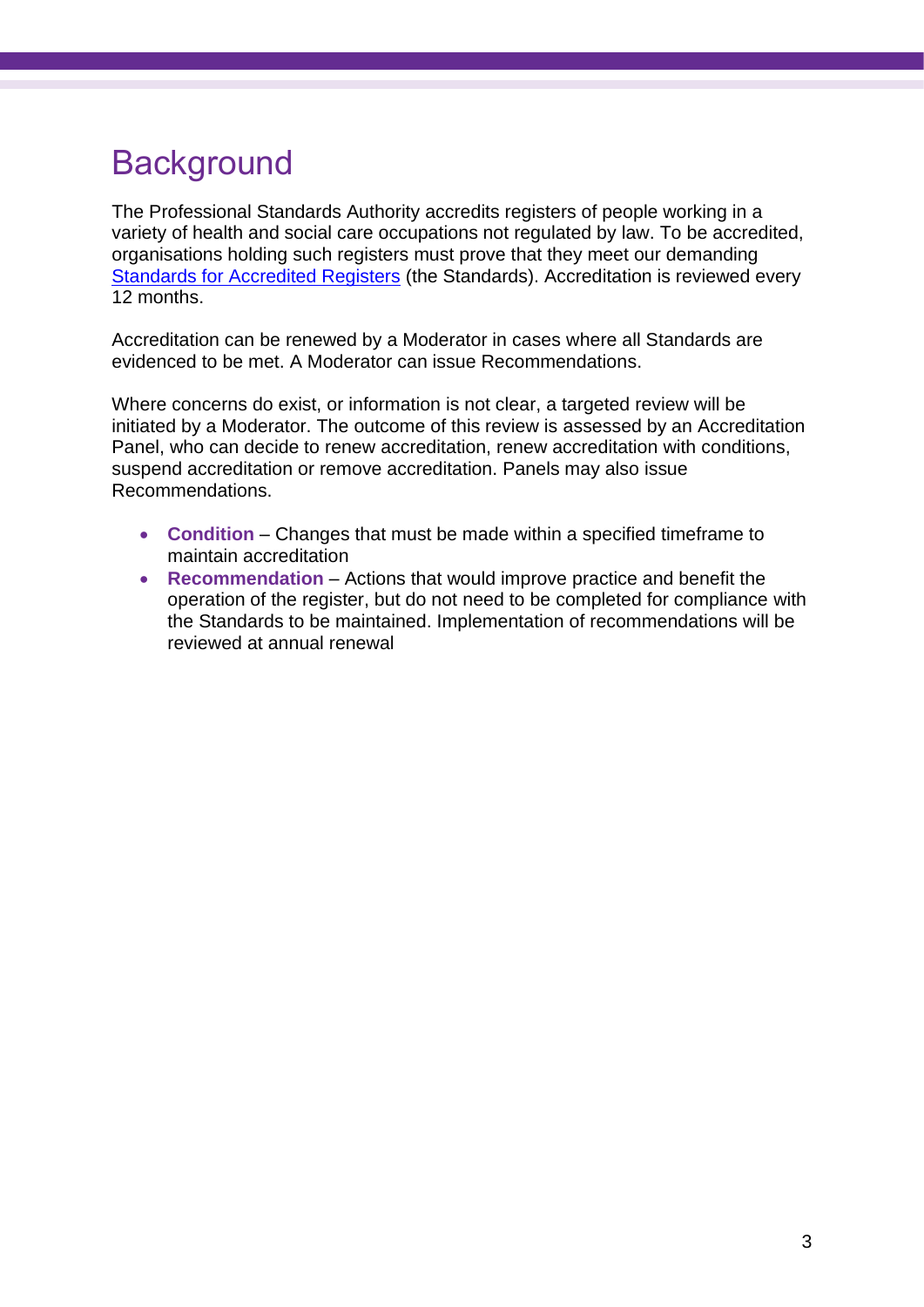### <span id="page-3-0"></span>**Outcome**

Accreditation for BACP was renewed for the period of 5 March 2021 to 5 March 2022.

Accreditation was renewed by a Moderator following a review of evidence gathered by the Accreditation team and supplied by BACP.

The following Recommendations were issued to be implemented by submission of annual renewal documentation.

- **1.** BACP should review its communications with parties involved in complaints processes to assure they are appropriate and sensitive to the matters under consideration. (paragraph 11.7)
- **2.** BACP should review its processes to assure that parties to complaints are aware of their ability to request reasonable adjustments throughout the complaints processes and that any such requests are managed appropriately. (paragraph 11.7)
- **3.** BACP should review its risk assessment processes to assure there is appropriate triage, monitoring and ability to take action to protect the public where necessary. This should include how parties to complaints are kept updated. (paragraph 11.15)

The following report provides detail supporting the outcome.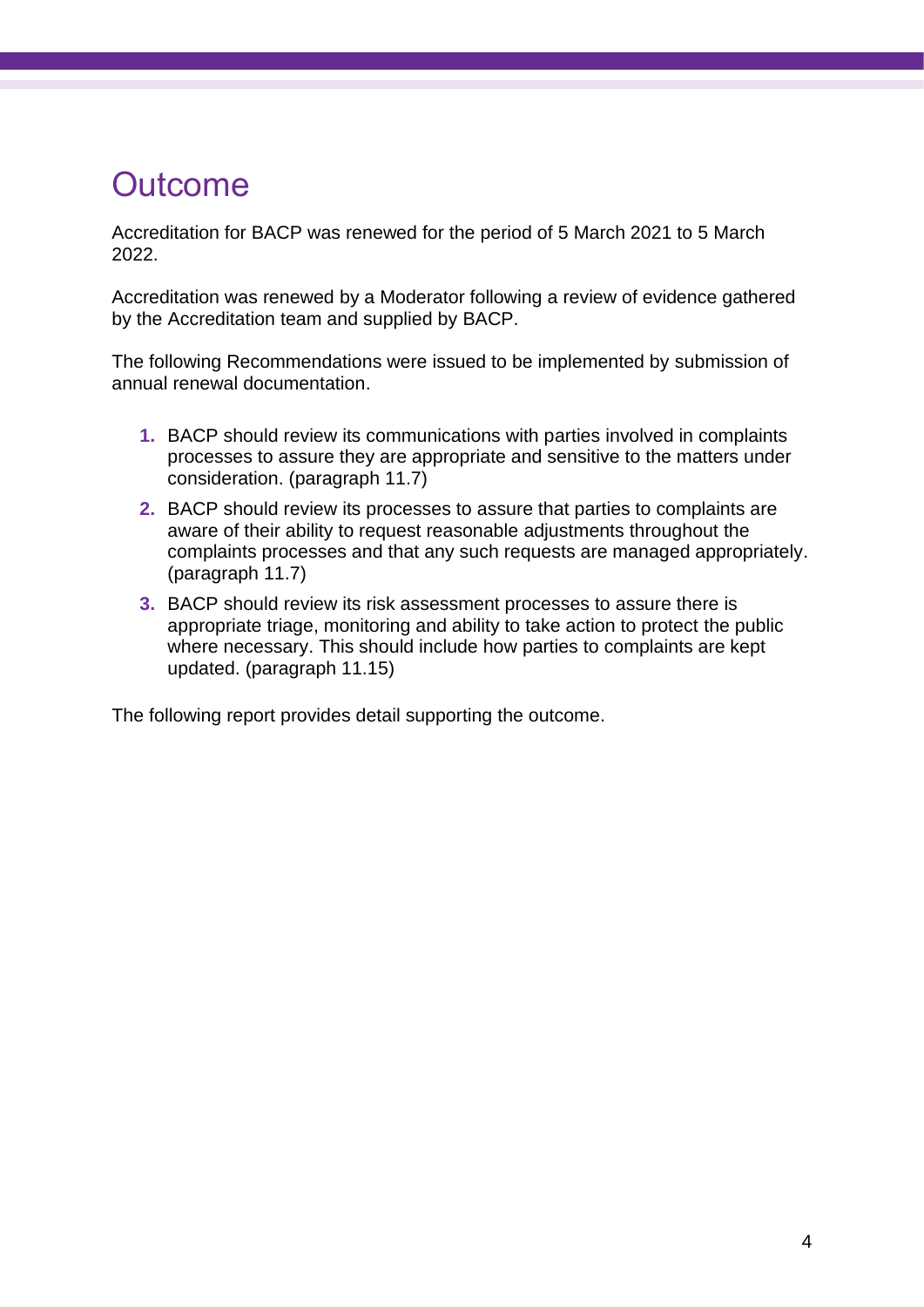### <span id="page-4-0"></span>Assessment against the Standards for Accredited Registers

**Standard 1: the organisation holds a voluntary register of people in health and/or social care occupations**

- 1.1 BACP reported that its registrant membership had increased from 37,160 to 40,040 since the previous annual review.
- 1.2 The Authority found that this Standard continues to be met.

**Standard 2: the organisation demonstrates that it is committed to protecting the public and promoting public confidence in the occupation it registers**

- 2.1 The Authority noted that BACP's Public Protection Committee (PPC) had developed a [public protection strategy,](https://www.bacp.co.uk/media/10764/bacp-public-protection-strategy-january-2021.pdf) published in January 2021 which highlighted its commitment to 'continuous improvement in (BACP's) regulatory functions, adaptivity, ensuring increased understanding of and confidence in (BACP's) regulatory functions and public protection role'.
- 2.2 The Authority had received a concern about BACP's training curriculums covering areas such as white fragility, white privilege and unconscious bias. The concern stated that a resolution concerning Equality, Diversity and Inclusion (EDI) was passed at a BACP Annual General Meeting without meeting the 5% threshold.
- 2.3 BACP advised that the resolution, regardless of not having met the required threshold, had been in line with BACP's EDI strategy and direction of work. The Authority positively noted BACP's approach to increasing diversity within the roles it registers and its aim to increase access to talking therapies.
- 2.4 The Authority found that this Standard continues to be met.

#### **Standard 3: risk management**

- 3.1 When applying for Accreditation and at annual review, registers provide a risk matrix demonstrating their identification and mitigation of risks to the public associated with their registrants' practice, including their personal behaviour, technical competence and business practice. Registers detail the likelihood and impact of risks when occurring outside of registration, and again with the mitigation of such risks that registration provides.
- 3.2 BACP had listed new risks resulting from the Covid-19 pandemic. These included risks relating to:
	- Increased use of telephone and e-counselling, mitigated by new [Online and phone therapy competence framework](https://www.bacp.co.uk/media/10849/bacp-online-and-phone-therapy-competence-framework-feb21.pdf) and [Online and](https://www.bacp.co.uk/media/10850/bacp-online-and-phone-therapy-user-guide-feb21.pdf)  [phone therapy user guide](https://www.bacp.co.uk/media/10850/bacp-online-and-phone-therapy-user-guide-feb21.pdf) for registrants.
	- New applicants not having sufficient experience of face-to-face ('F2F') work with clients, mitigated by requirements for providers to assure competence and additional CPD for supervisors to assure newly graduated supervisees.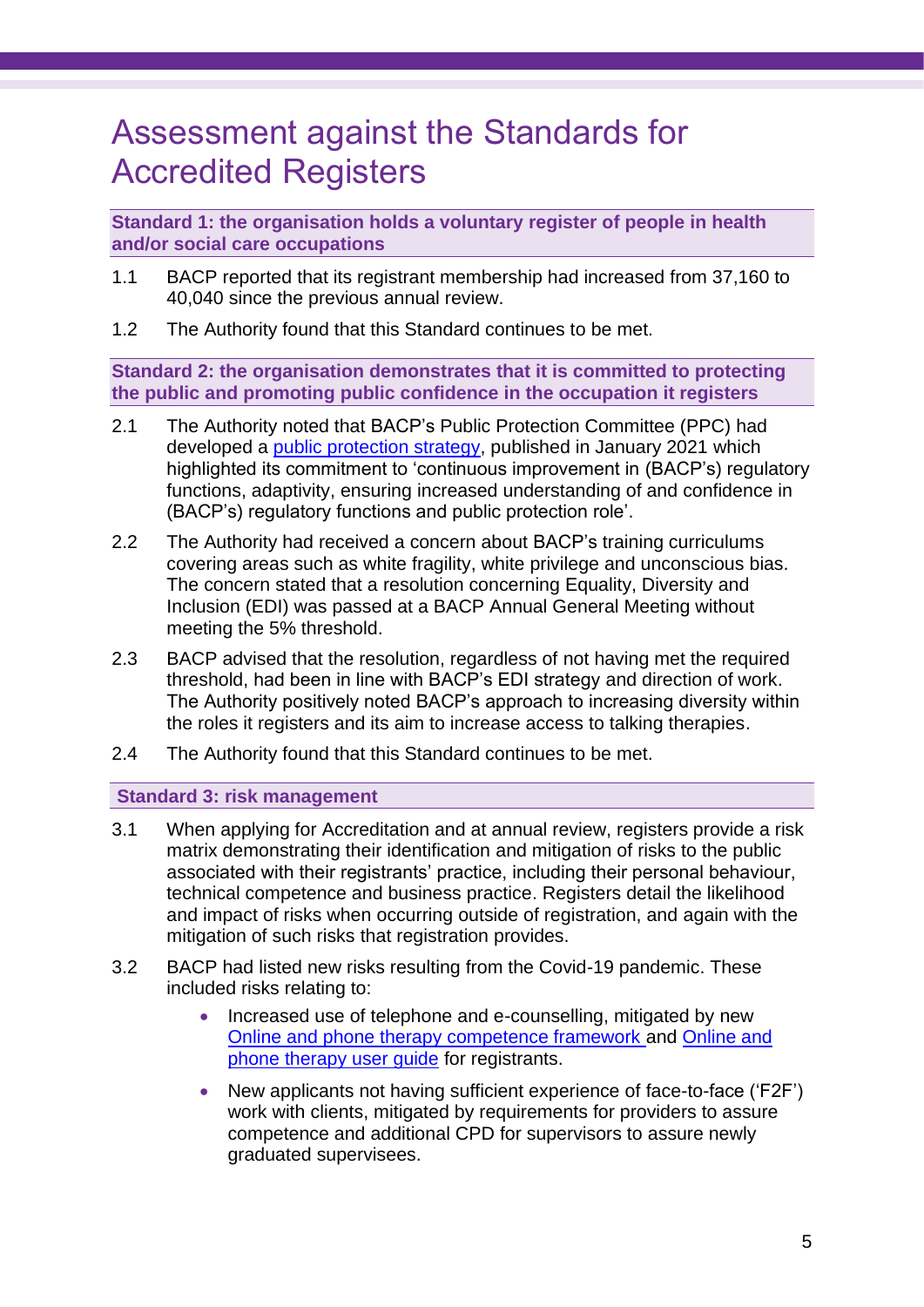- Unexpected endings or breaks in therapy due to the pandemic, mitigated by [clinical wills](https://www.bacp.co.uk/bacp-journals/private-practice/spring-2016/where-theres-a-will-theres-a-way/) and the use online-counselling to minimise risk of infection.
- Difficulties for registrants in meeting supervision requirements, mitigated by [alternate forms of supervision, including online.](https://www.bacp.co.uk/news/news-from-bacp/coronavirus/supervision-faqs/)
- 3.3 BACP reported that such risks were identified through its 'upstream prevention' work, from sources including its Certificate of Proficiency testing, and its public 'Ask Kathleen' service (now its [Get Help With Counselling](https://www.bacp.co.uk/about-therapy/get-help-with-counselling-concerns-service/)  [Concerns Service \(formally Ask Kathleen Service\).](https://www.bacp.co.uk/about-therapy/get-help-with-counselling-concerns-service/) BACP reported it had recruited a Data Analyst to identify and report on themes identified.
- 3.4 During previous annual reviews, the Authority had considered each Accredited Register's approach to safeguarding issues in terms of how wellprepared registers are to protect children, young and vulnerable people from abuse and neglect. The Authority had noted relevant BACP standards and the resources available to BACP registrants and students training on BACPaccredited courses.
- 3.5 BACP advised how it responded to safeguarding concerns including that it has provided training on safeguarding legislation, using information under the UK General Data Protection Regulation (UK GDPR), and the role and remit of a Local Authority Designated Officer. In line with previous decisions, at its last annual review the Authority issued a Recommendation for BACP to further develop its internal safeguarding processes, ensuring that they are integrated effectively with the roles and responsibilities of other authorities (in particular local authorities, police and schools). This would make clearer to registrants, the public, and its own staff what information received may be disclosable and legal limitations around this.
- 3.6 During this review, BACP advised that it had developed an interim protocol that 'will enable clear information to be given to members and the public when BACP receives information relating to safeguarding matters, i.e. what it is able to do, what is disclosable, what can be processed and how legal limitations may prevent BACP from processing or even holding information'. The protocol advises which issues are to be raised with its Associate Solicitor for further review. BACP advised a task and finish group will 'draw together a comprehensive BACP safeguarding policy which will include the processes already being carried out'.
- 3.7 BACP provided its 'Safeguarding Referrals Team Protocol' which outlined relevant legislation (such as The Children Act 2004 and The Safeguarding Vulnerable Groups Act (SVGA) 2006). The protocol states that should a BACP staff member receive a safeguarding referral or recognise a safeguarding issue, advice should be requested from the Associate Solicitor or Assistant Registrar. A list of possible matters requiring advice is provided for example, 'information that a complainant/member may endanger their own or another's life'. Further internal information is signposted. BACP advised that the final draft of its comprehensive policy was due for completion by Autumn 2021.
- 3.8 The Authority found that the Recommendation had been considered.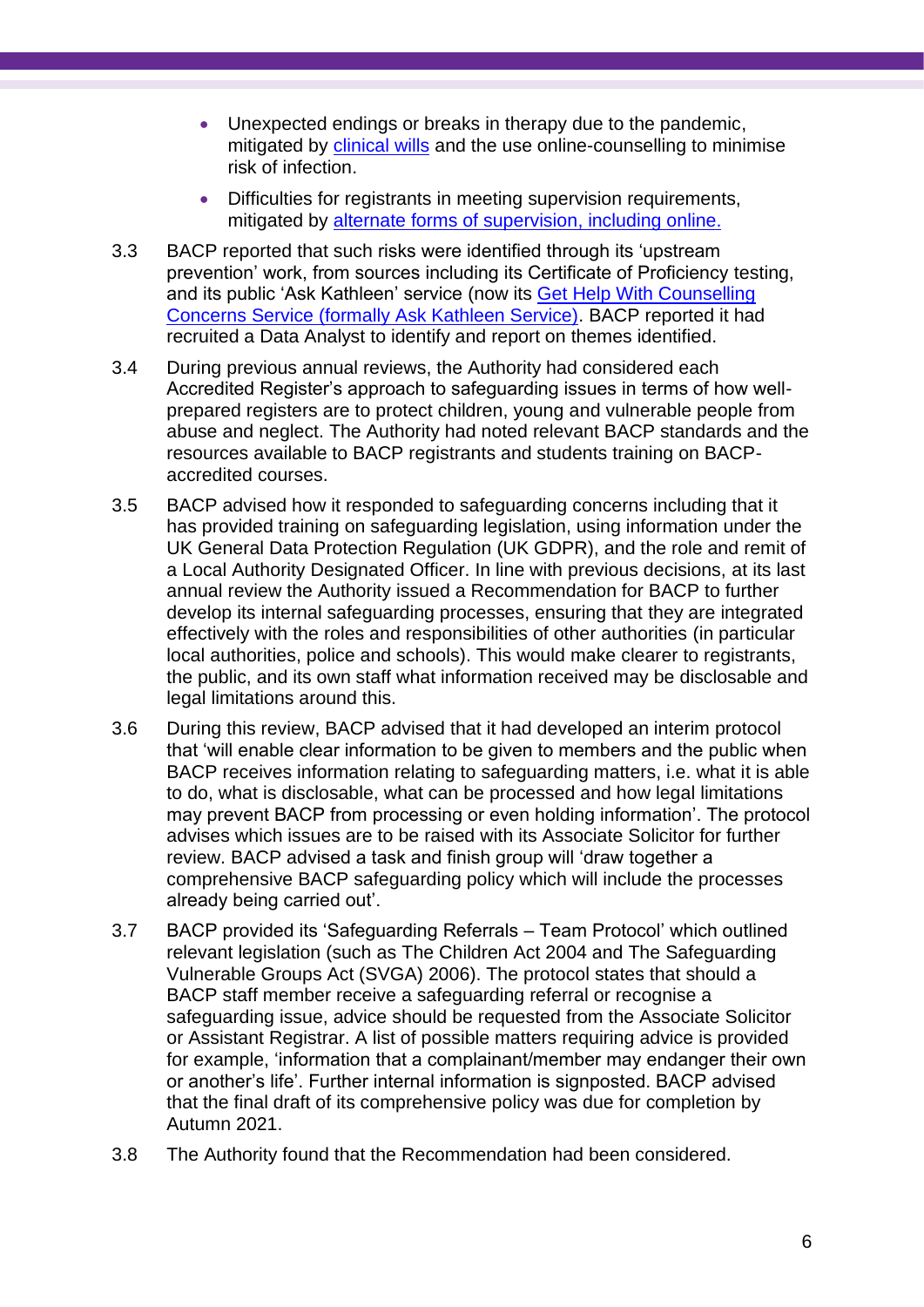#### 3.9 The Authority found that this Standard continues to be met.

**Standard 4: the organisation demonstrates that it has sufficient finance to enable it to fulfil its voluntary register functions effectively including setting standards, education, registration, complaints and removal from the register**

- 4.1 BACP reported increased income due to an increase in membership numbers. BACP advised that it decided in March 2020 not to increase membership fees due to the impact of the Covid-19 pandemic on registrants' incomes and changes in ways of working. BACP also reported that it now provides free access to its journals, CPD articles and other resources to assist practitioners during the Covid-19 pandemic.
- 4.2 As part of its due diligence, the Authority reviewed financial information including BACP's [Annual review and financial statements 2019 to 2020,](https://www.bacp.co.uk/media/10109/bacpannual-reviewfinancial-statements-2020.pdf) records from Companies House and the Charity Commission and found that this Standard continues to be met.

**Standard 5: the organisation demonstrates that it has the capacity to inspire confidence in its ability to manage the register effectively**

- 5.1 BACP's Articles of Association were amended following 'special resolutions' passed at its Annual General Meeting held on 4 December 2020. BACP confirmed the following changes were made, and that they did not directly affect the register:
	- 1. 'A special resolution updating the Articles of Association enabling the Board to call future general meetings electronically (virtually) or to hold a combination of an electronic and physical meeting.
	- 2. A special resolution that aligns the tenure of the Chair and Deputy Chair to that of the term of all the other trustees
	- 3. A special resolution to allow the Board to increase the number of appointed Trustees from four to five.'
- 5.2 The Authority had received a concern that BACP had refused to disclose statistical information about handling of complaints not already within its regular publications. The complainant was aware BACP is not subject to Freedom of Information requests but argued that BACP should operate within good regulatory practice by being transparent and providing information relevant to regulatory matters and the public interest. BACP advised that it would use its annual PPC reports to provide more statistical information in future.
- 5.3 The Authority had received concerns about BACP's processes for accepting resolutions and other member-led changes to its governance at the previous review. New concerns were received suggesting that members' voices were minimised. BACP advised that is aiming to increase member engagement levels with the AGM by including relevant content through its communication channels. It has introduced a mechanism for obtaining member feedback on routine forms and emails.
- 5.4 The Authority found that this Standard continues to be met.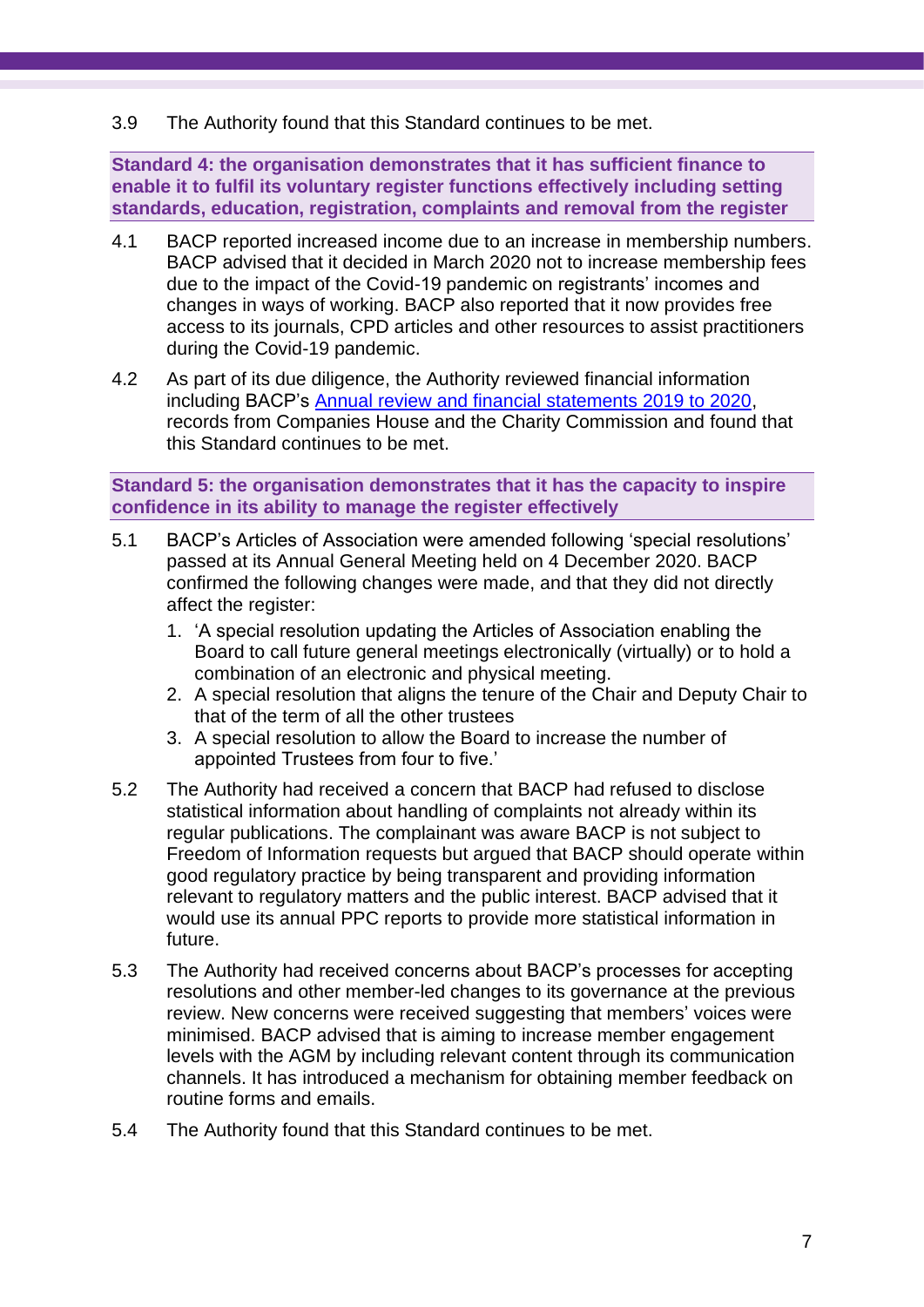**Standard 6: the organisation demonstrates that there is a defined knowledge base underpinning the health and social care occupations covered by its register or, alternatively, how it is actively developing one. The organisation makes the defined knowledge base or its development explicit to the public**

- 6.1 There were no significant changes reported or noted in the past year.
- 6.2 The Authority found that this Standard continues to be met.

#### **Standard 7: governance**

- 7.1 BACP reported that its Deputy Chief Executive left on 31 March 2020 and its Chief Professional Standards Officer had taken on the Deputy CEO role as an additional responsibility. BACP also reported that its Head of Membership, Engagement and Services had been promoted to the position of Chief Operations and Membership Officer. BACP advised in May 2021 that its Registrar had left BACP and that the existing Assistant Registrar (Conduct) would take on the interim role of Acting Registrar.
- 7.2 BACP reported membership changes to its Public Protection Committee (PPC) and advised it was recruiting a new lay member. At the time of assessment the PPC had four professional members and four lay members, including the Chair. The PPC's membership, annual report and minutes or committee meetings are available at: [Governance of the BACP Register.](https://www.bacp.co.uk/about-us/protecting-the-public/bacp-register/governance-of-the-bacp-register/)
- 7.3 The PPC's [January 2021](https://www.bacp.co.uk/media/10938/bacp-ppc-minutes-27-january-2021.pdf) meeting minutes state that the 'Committee had found it difficult to navigate to the public protection web pages and that improvement was needed'. BACP reported that in response it had undertaken work in March 2021 to address this and was also conducting research to inform the redevelopment of its entire website.
- 7.4 At BACP's previous review, the Authority had received concerns alleging harassment and threats of violence through social media from BACP registrants, and that BACP had failed to respond effectively to those concerns. BACP advised that it could act when a registrant may have breached its codes through inappropriate use of social media. Such concerns would be managed under its ['Article 12.6 procedures'.](https://www.bacp.co.uk/media/1871/bacp-professional-conduct-article-126.pdf) This is a separate process from its Professional Conduct Procedure and allows anyone to submit a concern. The only sanction available under Article 12.6 is termination of membership (and BACP registration).
- 7.5 The Authority had checked BACP's guidance on [Social Media and Digital](https://www.bacp.co.uk/media/2160/bacp-social-media-audio-video-counselling-professions-commonly-asked-questions-gpia040.pdf)  [Technology.](https://www.bacp.co.uk/media/2160/bacp-social-media-audio-video-counselling-professions-commonly-asked-questions-gpia040.pdf) The Authority considered that guidance on sharing information about clients did not sufficiently emphasise the importance of confidentiality. Counsellors and psychotherapists deal with extremely vulnerable clients, often with complex problems and confidentiality is key to those relationships. The guidance appeared to be phrased to suggest that it was permissible to share client information, but with caution. The Authority was concerned that messaging on registrants being able to 'use social media to discuss clients with other colleagues if the collaboration is in the best interest of the client', could be interpreted by registrants on a wider definition than intended. The Authority also noted the guidance did not address the personal behaviour of registrants on social media. The Authority considered that, for example, alleged racist or bullying behaviour made within a personal context would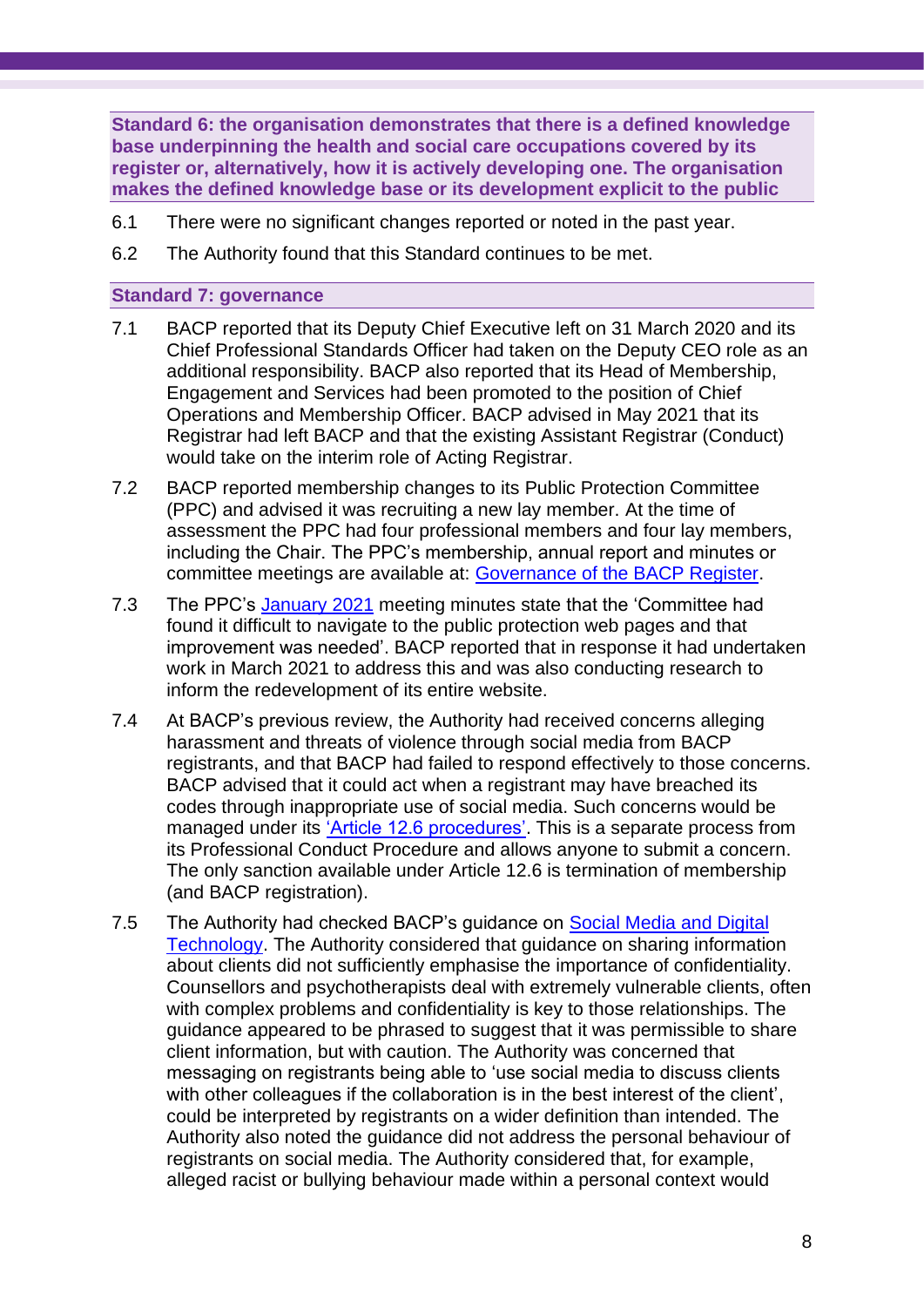have professional consequences and guidance should make it clear this was unacceptable.

- 7.6 The Authority had issued a Recommendation for BACP to review its social media guidance to ensure that there is emphasis on confidentiality and to include guidance on inappropriate behaviour on social media whether in a professional or private context.
- 7.7 BACP advised that it had revised its social media guidance. The Authority checked BACP's [Social Media policies](https://www.bacp.co.uk/membership/membership-policies/social-media/) which stated registrants 'should always apply the principles and values of the [BACP Ethical](https://www.bacp.co.uk/events-and-resources/ethics-and-standards/ethical-framework-for-the-counselling-professions/) Framework and use your ethical and professional judgement when posting content online'. The guidance noted that anything posted by registrants should be considered within the context of the counselling and psychotherapy professions. The guidance encourages registrants to be polite, respectful and kind, and to consider whether posts are in line with BACP's Ethical Framework.
- 7.8 The Authority asked how BACP's social media guidance was in line with earlier Good Practice advice which stated that registrants may 'use social media to discuss clients with other colleagues if the collaboration is in the best interest of the client'. BACP advised that registrants were required to adhere to the Ethical Framework and Data Protection legislation in all circumstances. BACP's resources advised that registrants must ensure any such references were anonymised or legally authorised. BACP advised its review of the Good Practice advice would be reviewed in 2021 to ensure that when and how social media could be used for such purposes was made clearer.
- 7.9 BACP is also developing its policies on concerns raised through social media to provide clarity on what it would consider under its complaints processes. The Authority will seek an update on these in due course.
- 7.10 The Authority had received concerns about a BACP registrant who was alleged to have made unacceptable comments to a child on social media. BACP advised that the registrant was issued a [Letter of Advice,](https://www.bacp.co.uk/media/4970/bacp-pr3-letter-of-advice.pdf) used where the registrant accepts there has been a minor or technical breach of professional standards. BACP advised this example had contributed to its updated social media guidance for registrants.
- 7.11 The Authority found that the Recommendation had been considered.
- 7.12 The Authority received a concern that BACP had published job vacancies within its newsletters for a BACP-accredited provider who had made inappropriate and unprofessional claims about the services they offered. BACP advised that it had worked with the provider to amend this information and that BACP-accreditation could be removed if such issues were not addressed. BACP advised this matter would inform its review of guidance for the advertising of accredited services.
- 7.13 Concerns were raised that BACP journals had published advertisements for diet plans that may have been harmful, or at risk of contributing to eating disorders. BACP advised it had investigated the advertisements and found they did not breach its advertising policies however any potential breach identified could be managed in line with its approach to adjunctive therapies. BACP advised that following a meeting with the National Centre for Eating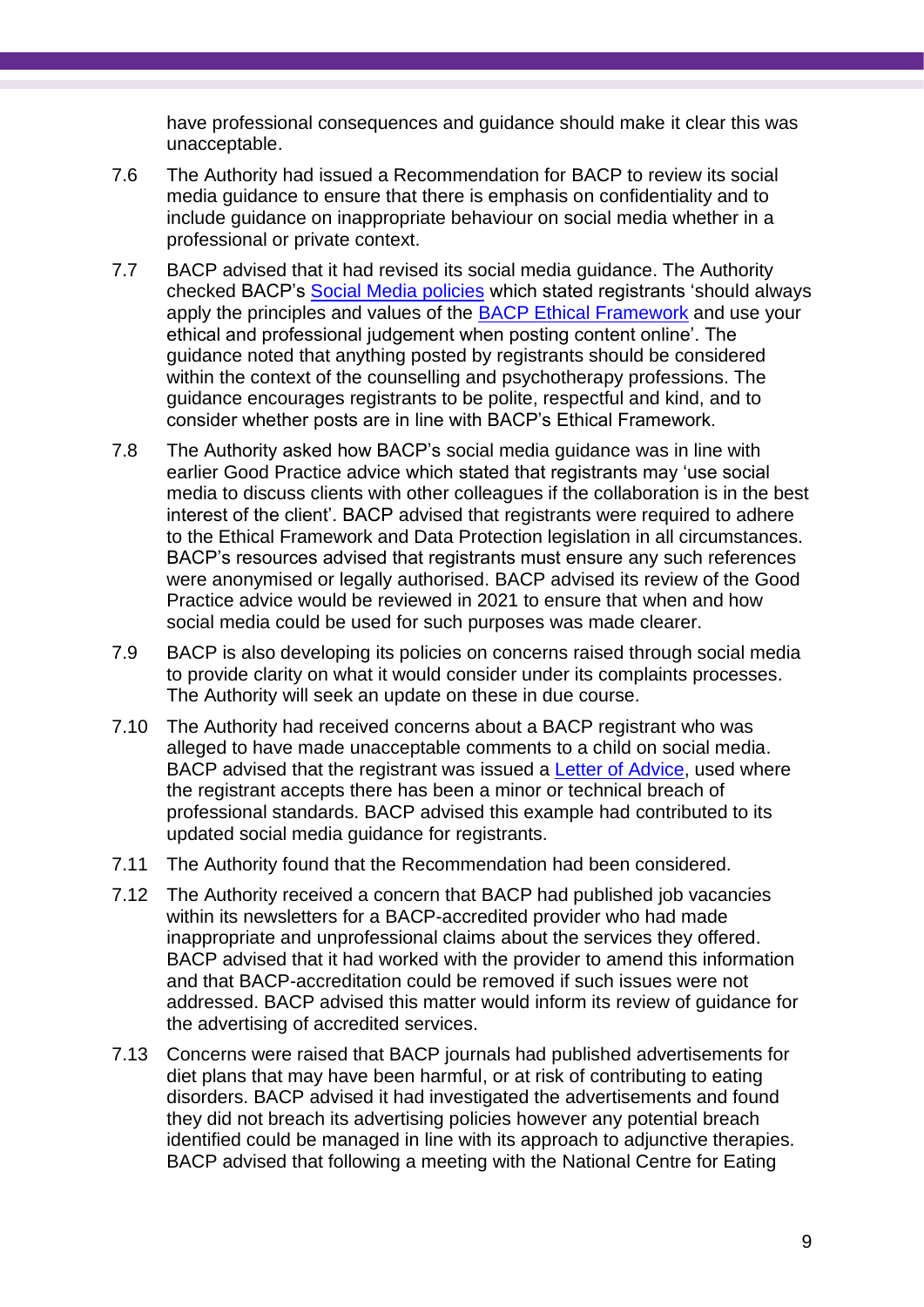Disorders BACP would review its CPD resources. BACP stated it would consider developing a competence framework for eating disorders.

- 7.14 The Authority received a concern that the BACP had published 'misinformation and often highly prejudiced/racist/ableist/trans and homophobic, views' within its journals. BACP advised that the issue of a letter published in its Therapy Today journal that caused several member complaints and it had apologised for this. BACP advised that its editor and supporting staff team review all submissions and would decline anything that breached its standards.
- 7.15 The Authority found that this Standard continues to be met.

#### **Standard 8: setting standards for registrants**

- 8.1 BACP published its 'Accountability and candour within the counselling [professions',](https://www.bacp.co.uk/media/9553/bacp-accountability-candour-crfp-gpia113-sep20.pdf) which [accompanies standards set out in BACP's Ethical](https://www.bacp.co.uk/events-and-resources/ethics-and-standards/ethical-framework-for-the-counselling-professions/accountability-and-candour/)  [Framework,](https://www.bacp.co.uk/events-and-resources/ethics-and-standards/ethical-framework-for-the-counselling-professions/accountability-and-candour/) in September 2020. The guidance states that: 'Candour is defined by BACP as 'a commitment by practitioners about being open and honest about anything going wrong and to inform clients promptly if anything has occurred that places the client at risk of harm or causes harm to their wellbeing or safety, even if the client is unaware of what has occurred'.
- 8.2 The Authority asked BACP about its standards, guidance and tools for conducting risk assessments relating to suicide, following receipt of a concern.
- 8.3 BACP advised that it had conducted a review of BACP's suicide prevention resources which include member guidance, guidance for the wider profession, public information and a suite of member resources. A revised version of its guidance [GPiA042 "Working with suicidal clients in the](https://www.bacp.co.uk/media/2157/bacp-working-with-suicidal-clients-fact-sheet-gpia042.pdf) counselling [professions"](https://www.bacp.co.uk/media/2157/bacp-working-with-suicidal-clients-fact-sheet-gpia042.pdf) has been undertaken and will be published shortly, and other resource are planned. We will check for updates on the development of these materials and review the revised work in due course.
- 8.4 The Authority found that this Standard continues to be met.

#### **Standard 9: education and training**

- 9.1 BACP has continued to collaborate with other Accredited Registers on the SCoPEd (Scope of Practice and Education) project which aims to: 'systematically map existing competences, standards, training and practice requirements within counselling and psychotherapy - using an evidencebased approach to identify the different and overlapping competences between them.' Updates from BACP are published at [SCoPEd \(Scope of](https://www.bacp.co.uk/about-us/advancing-the-profession/scoped/)  [Practice and Education\) \(bacp.co.uk\).](https://www.bacp.co.uk/about-us/advancing-the-profession/scoped/) BACP advised the group was now considering recent feedback with an aim to produce a final framework by the end of 2021.
- 9.2 The Authority had received a concern that the SCoPeD project did not address necessary competencies for working with children. BACP stated that 'SCoPEd is only looking at counselling and psychotherapy core training for working with adults'. BACP advised there were no current plans to include such specialisms prior to consideration by the SCoPEd Oversight Committee.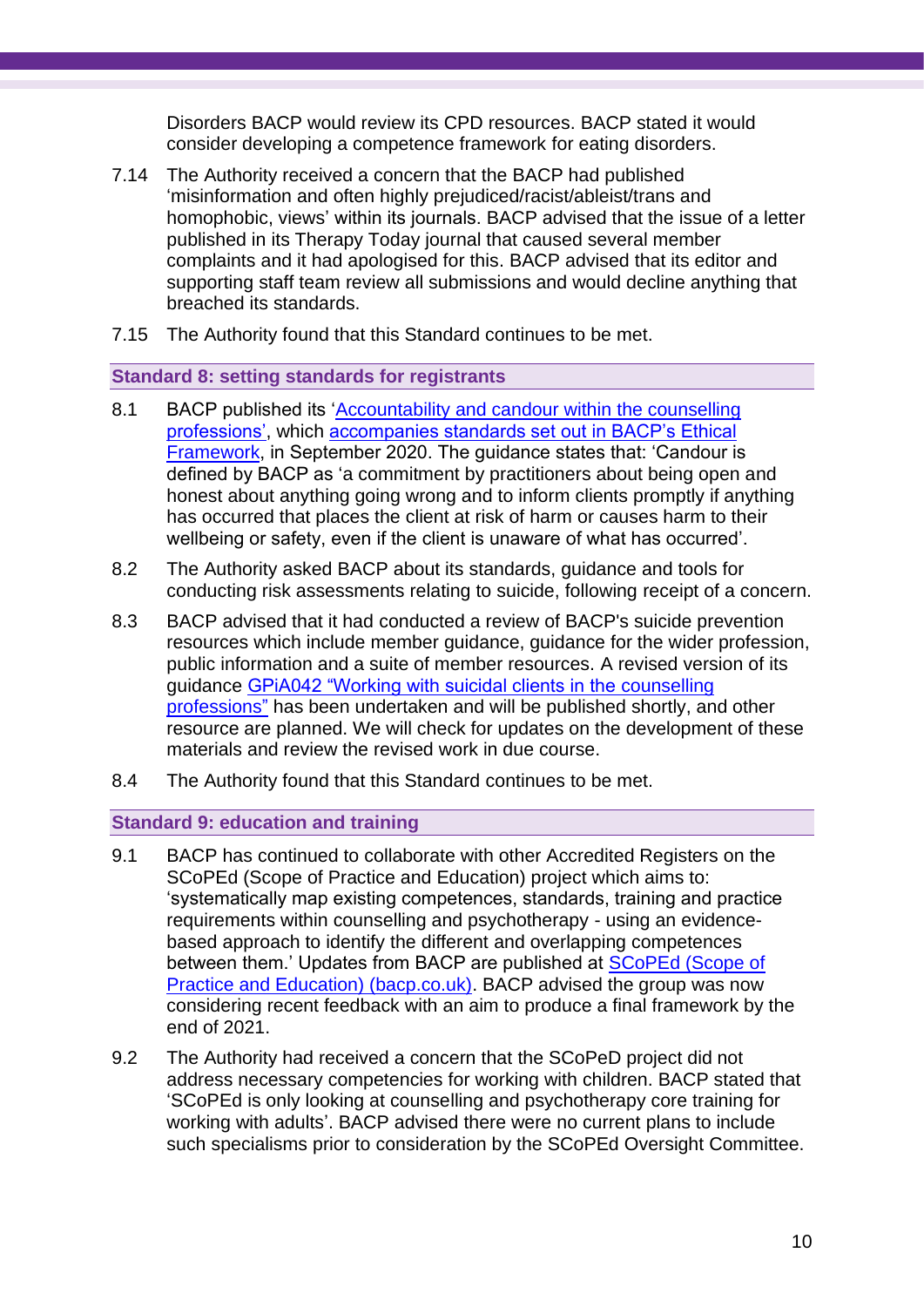- 9.3 Concerns were received about BACP's communication of the SCoPeD project to its membership. BACP advised that it had engaged an external consultant to better communicate its 'vision, purpose and benefits'.
- 9.4 At the previous annual review, the Authority had considered concerns from registrants about perceived requirements to achieve BACP-Accredited practitioner status. This was understood to confer eligibility for paid positions with some counselling providers. It was suggested that, in practice, practitioners had to undertake unpaid work to obtain this status which might damage individuals financially or place a barrier to entry. The Authority noted that [BACP registration](https://www.bacp.co.uk/membership/registered-membership/) recognised that a practitioner met, or exceeded, BACP's minimum standards.
- 9.5 The Authority however considered that if, in practice, practitioners had to undertake unpaid vocational work to achieve 'Accredited' status, this may impose an unfair barrier for practitioners and potentially impact on this Standard. The Authority issued a Recommendation for BACP to consider the impact of its requirements for accreditation on individuals and including how far these might affect minorities or might be an unjustifiable barrier to entry, and if so, how these could be mitigated. BACP had stated that the precedent for unpaid work was a market issue dictated by employers such as the NHS and that it made clear in its communication and policies that 'all registered members are qualified and should be paid for the work they do'.
- 9.6 BACP advised that it has processes in place to support members who disclose disabilities. These included 'telesurgeries with an Accreditation Assessor and an additional 10% word count allowance to demonstrate that BACP's criteria were met for those that declare a disability or learning difference to us.' BACP advised it also aimed to increase accessibility through online CPD courses, supplemented with downloadable transcripts and speech recognition tools.
- 9.7 BACP advised that it planned to conduct a full review of its accreditation criteria to help identify any remaining barriers to achieving accreditation. This would occur after completion of the SCoPEd project which would impact BACP's individual accreditation criteria. Following a survey of registrants, the BACP advised it aimed to address themes raised, by reducing accreditation fees for registrants with financial constraints and for those with learning disabilities. The Authority would seek updates on this in due course.
- 9.8 The Authority found that the Recommendation had been considered. The Authority encouraged BACP to ensure it consulted as widely as possible to ensure it received representative feedback from all levels of membership as well as other stakeholders.
- 9.9 The Authority noted that BACP had worked with another body 'to develop an approved level 4 diploma in therapeutic counselling which includes a Certificate of Proficiency (CoP). Practitioners who successfully complete this award will have a direct route to join the BACP Register.' The CoP allows BACP members who have not completed a BACP-accredited course to demonstrate they hold the minimum level of competence required for entry to its register.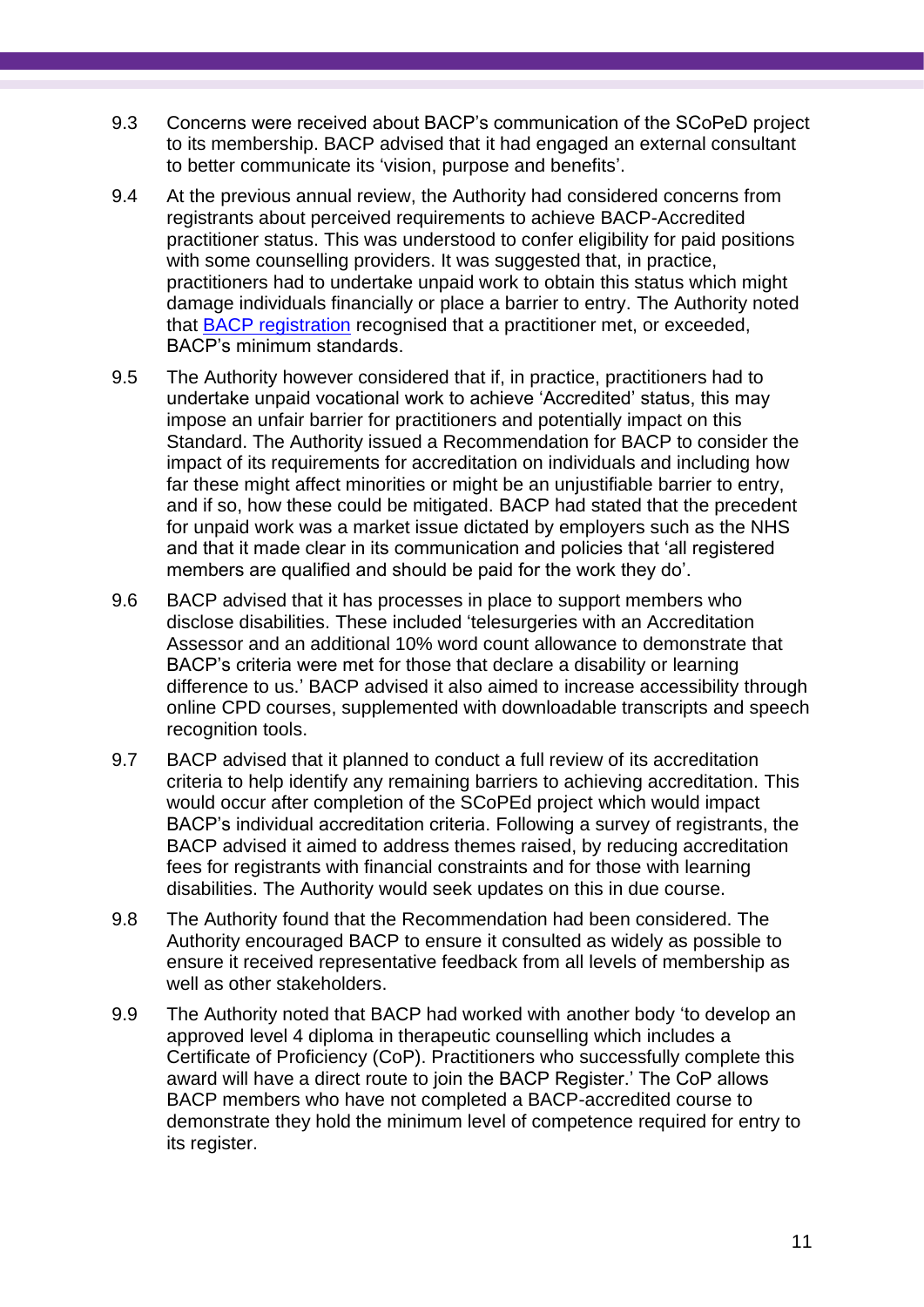- 9.10 The Authority had understood that BACP's minimum requirements were aligned to Level 6 of the Framework for Higher Education Qualifications (Bachelor's degree) or equivalent. The Authority asked how BACP assured that level 4 diploma courses met BACP's standards for registration. BACP responded the performance standards assessed in the CoP were mapped to descriptors used at Level 6 and that any such qualification must meet BACP's standards for content, delivery, and assessment.
- 9.11 The Authority noted that BACP's requirements for 'Approved Qualifications' require providers to 'ensure the qualification (and possible developments) meets BACP requirements, including practice and supervision, and maps to the Ethical Framework. This may include requesting changes to the qualification, its design, delivery or assessment.' The Authority will ask BACP to share outcomes of how it is monitoring whether levels of competence of quality of services offered by its members have been affected, for example by monitoring the number of concerns raised about members who have gained access to the register through this route.
- 9.12 The Authority found that this Standard continues to be met.

#### **Standard 10: management of the register**

- 10.1 The Authority considered BACP's approach to the Covid-19 pandemic at the previous annual review. BACP advised that staff had adjusted to home working over the past year, and that it had used external contractors to support progression of complaints procedures. BACP provides up to date guidance and resources for members at: [Coronavirus: Guidance for members](https://www.bacp.co.uk/news/news-from-bacp/coronavirus/)  [\(bacp.co.uk\)](https://www.bacp.co.uk/news/news-from-bacp/coronavirus/) including advice on offering therapy as lockdown restrictions were lifted.
- 10.2 BACP has developed a module with the Open University to support counsellors to move their practice online following the Covid-19 pandemic. The course, [How to do counselling online: A coronavirus primer](https://www.open.edu/openlearncreate/course/view.php?id=5039) 'aims to provide a primer on working online as a counsellor or psychotherapist at a time when face-to-face therapy is neither possible nor safe. The course provides advice and guidance on how to offer technology-based counselling safely and effectively'.
- 10.3 BACP's [Public Protection Committee: 2020 Annual Report](https://www.bacp.co.uk/media/11019/bacp-ppc-annual-report-2020.pdf) stated that 98% of the 740 registrants checked under its audit process passed on their first attempt. The audit checks that BACP's CPD, supervision and indemnity insurance requirements are met. Due to the Covid-19 pandemic, BACP introduced some flexibility in deadlines as some members had difficulty obtaining the requisite information needed due to the Covid-19 pandemic. 108 extensions were granted, and 37 audits deferred to the next period. This was due to the Covid-19 pandemic and for other reasons such as serious illness, bereavement and job changes.
- 10.4 BACP reported that it had made access to CPD resources including journals and articles free to registrants and to the public. BACP's website monitoring found that these had been popular.
- 10.5 The Authority noted that the [PPC's 2020 annual report](https://www.bacp.co.uk/media/11019/bacp-ppc-annual-report-2020.pdf) reported that BACP received 94 applications for membership from applicants making [disclosures:](https://www.bacp.co.uk/membership/membership-policies/membership-disclosure-policy/)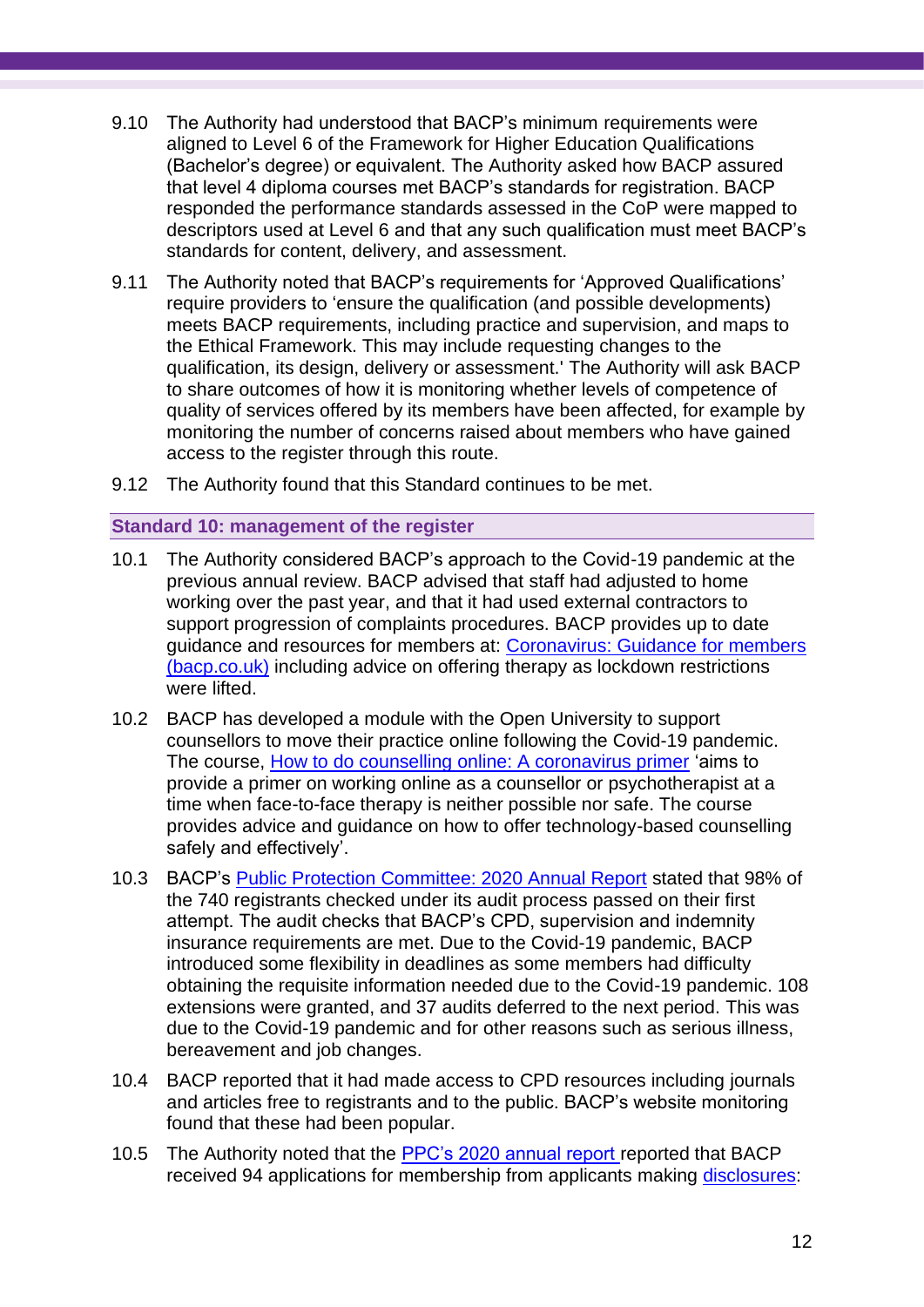'anything that may prejudice the public's perception of BACP or the profession, bring BACP into disrepute or compromise the standards of good practice within the profession.' 18 such applications for membership were considered by an independent panel, and four were subsequently rejected.

10.6 The Authority found that this Standard continues to be met.

#### **Standard 11: complaints and concerns handling**

- <span id="page-12-0"></span>11.1 BACP reported that 267 complaints against practitioners were received from January 2020 to December 2020. Complaints resulting in professional conduct outcomes are published at: [BACP Professional Conduct Procedure](https://www.bacp.co.uk/about-us/protecting-the-public/professional-conduct/notices/)  [notices.](https://www.bacp.co.uk/about-us/protecting-the-public/professional-conduct/notices/) BACP reported cases had also been resolved through forms of alternate complaints resolution, including three through Letters of Advice and 13 cases that were closed through Consensual Disposal (where the registrant and BACP come to an agreement to resolve a complaint without going to a Professional Conduct Hearing). BACP reported that eight concerns had been raised against BACP as 'service complaints'.
- 11.2 BACP had re-launched its 'Ask Kathleen Service' which allows people to discuss potential concerns about therapy or therapists, as its new [Get help](https://www.bacp.co.uk/about-therapy/get-help-with-counselling-concerns-service/)  with counselling [concerns service](https://www.bacp.co.uk/about-therapy/get-help-with-counselling-concerns-service/) in March 2021. Information is provided on contracting between therapists and clients, contacting therapists out-ofsession, abrupt ends to therapy, notetaking, and confidentiality. Guidance is provided on maintaining appropriate professional boundaries, and links to the [How to complain about a BACP member](https://www-training.bacp.co.uk/about-us/protecting-the-public/professional-conduct/how-to-complain-about-a-bacp-member/) webpage.
- <span id="page-12-1"></span>11.3 BACP had introduced its revised [Professional Conduct Procedure](https://www-training.bacp.co.uk/about-us/protecting-the-public/professional-conduct/how-to-complain-about-a-bacp-member/) (PCP) in December 2018. The new procedure aims to improve the way BACP handles complaints, improve timeliness and reduce the number of complaints that results in full hearings without compromising on protection to the public and clients. A previous Accreditation Panel had requested an audit of cases handled under the new PCP be conducted by the Accreditation Team to understand whether the new processes achieved these objectives. The Authority had intended to conduct the review at previous assessments however this had been delayed by the Covid-19 pandemic.
- 11.4 The Authority reviewed cases from different pathways of BACP's complaints processes, including cases that were resolved through alternate forms of resolution, and cases that were appealed and/or involved reviews of decisions. The Authority checked a random sample of cases and some that it had been made aware of following concerns raised through the Share Your Experience (SYE) process.
- 11.5 The Authority did not identify significant concerns that suggested the Standards for Accredited Registers were not being met, however noted risks for BACP to address and areas for potential improvement. The Authority considered that the overall number of complaints received by BACP appeared proportionate to the number of registrants.
- 11.6 Areas identified for improvement were:
	- a) Communication with individuals involved in the complaints process should be sensitive to circumstances. The Authority highlighted examples of templates being used for situations where significant harm had occurred,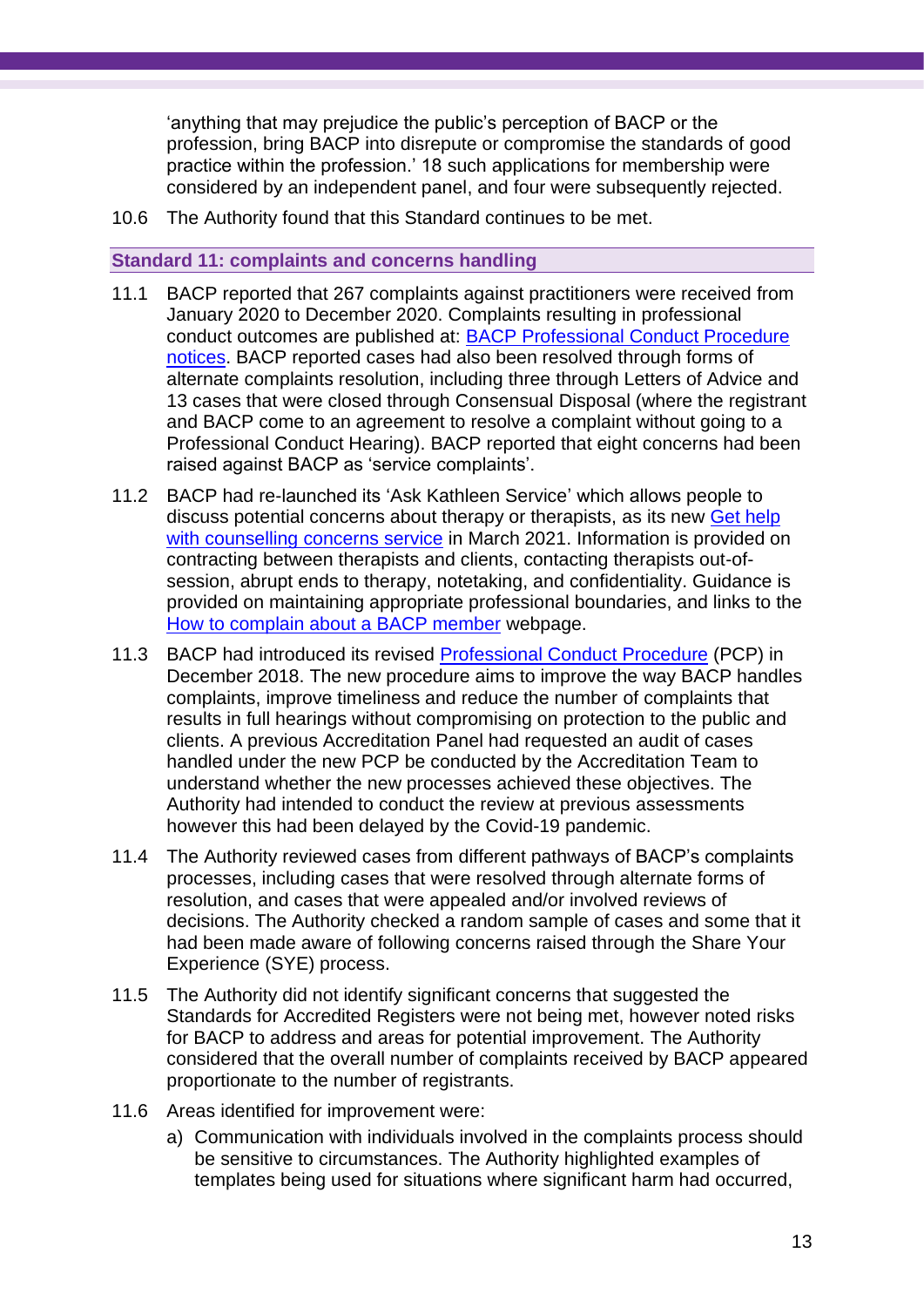which did not seem appropriate. This included a letter to bereaved parents to inform them their complaint would not be taken further, based on a standard template. BACP's communications used legalistic language when explaining decisions to registrants and complainants.

- b) More routine consideration of any reasonable adjustments that might be needed for those involved in the complaints process. The Authority noted where a complainant had requested an extension of a deadline within BACP's complaints process due to a medical condition, which had not been taken into account by BACP's response.
- 11.7 To address these the Authority issued the following Recommendations:

**Recommendation One:** BACP should review its communications with parties involved in complaints processes to assure they are appropriate and sensitive to the matters under consideration.

**Recommendation Two:** BACP should review its processes to assure that parties to complaints are aware of their ability to request reasonable adjustments throughout the complaints processes and that any such requests are managed appropriately.

11.8 The Authority also noted a theme of concerns regarding publication of consensual disposal outcomes from both registrants and complainants. BACP had explained its process for deciding about whether publication is in the public interest, which was considered by the Authority at the previous annual review.

#### *Timeliness of complaints processes*

- 11.9 As stated at paragraph [11.3,](#page-12-1) one of the aims for the new complaints handling processes was to improve timeliness. The Authority had received concerns about delays in progressing cases where serious allegations had been made. BACP had acknowledged this within its [Public Protection Committee: 2020](https://www.bacp.co.uk/media/11019/bacp-ppc-annual-report-2020.pdf)  [Annual Report](https://www.bacp.co.uk/media/11019/bacp-ppc-annual-report-2020.pdf) citing challenges caused by the Covid-19 pandemic. BACP had addressed this with the development of virtual hearings. BACP had piloted these with 'initial stages' hearings that 'enabled BACP to assess complaints which met the test for a hearing and to reject and close those that did not.'
- 11.10 BACP had informed the Authority that due to the use of external contractors all standing complaints were completed at the Investigation and Assessment Committee (IAC) stage. BACP advised as of April 2021 it had a backlog of 25 cases to be considered under its Disciplinary Review track and 35 cases under its Practice Review track. The oldest cases of each type were outstanding since June 2019 and May 2020 respectively.
- 11.11 BACP had trained its staff and contractors on running virtual hearings and following successful pilots aimed to hold all hearings virtually in future. BACP aimed to hold its first hearing in the second half of 2021.
- 11.12 The Authority had checked the guidance produced for virtual hearings for panels, registrants and complainants. The Authority noted that parties would be provided a pre-hearing questionnaire to inform BACP of any issues that may arise and how support can be provided.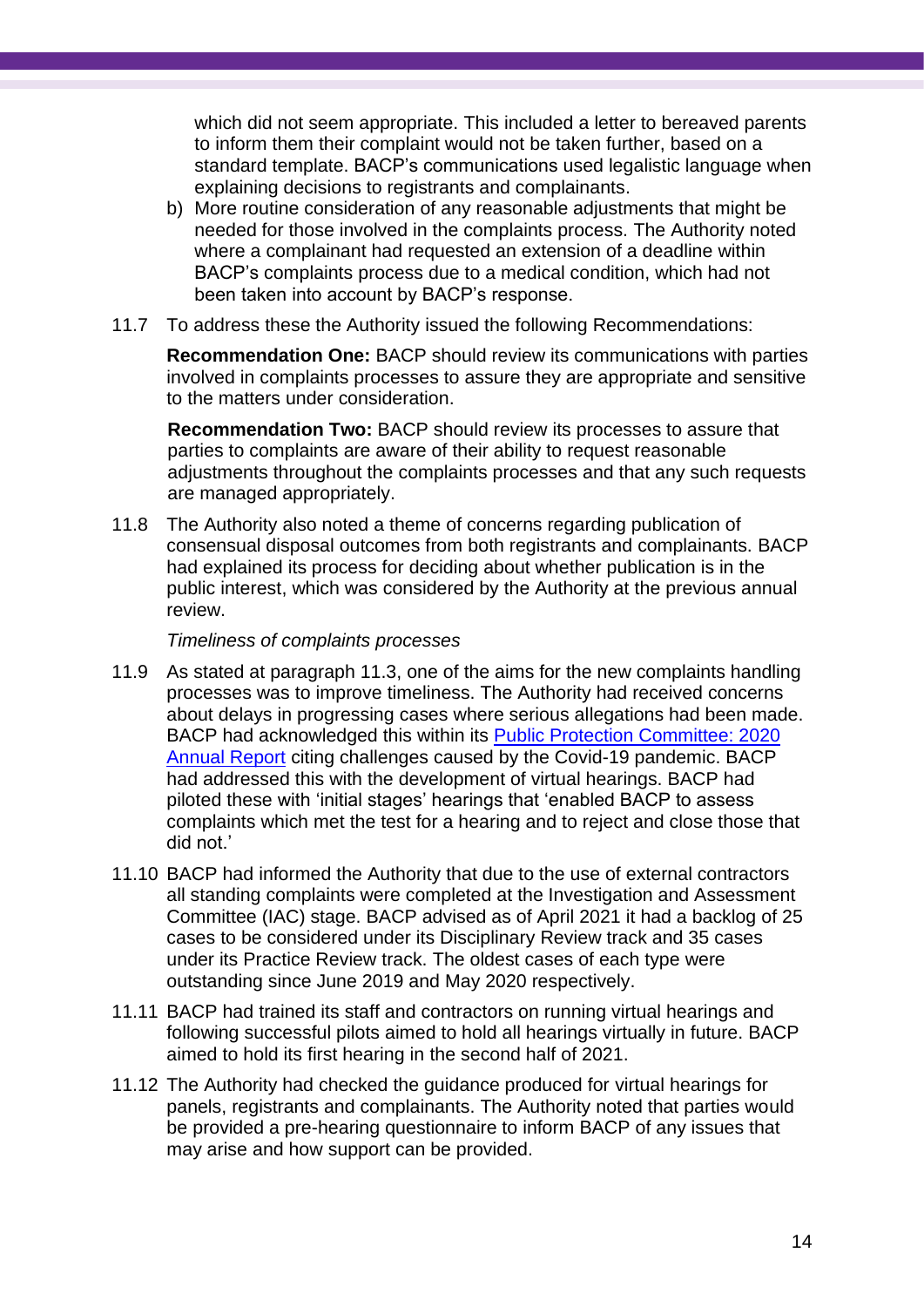- 11.13 The Authority asked if BACP undertook any form of ongoing risk assessment of outstanding cases to consider if interim suspensions or other action may be necessary (in addition to those that may be issued by BACP's IAC). BACP advised it had not done so and that its risk assessment had been focussed on ensuring the longest outstanding cases were addressed as soon as possible. BACP highlighted that IACs could issue interim suspensions and had done so. BACP advised however that it would prioritise cases that suggested higher levels of risk, such as whether there were multiple complaints about a registrant.
- 11.14 The Authority noted the actions taken by BACP to clear its backlog of cases and to assure that it took action to protect the public such as through interim suspensions as well as concerns raised that cases involving serious allegations may not have progressed or received updates.
- 11.15 The Authority however recognised a risk that significant delays may lead to harm and reduce the ability to inspire confidence that the register was being managed effectively. The Authority issued a Recommendation for BACP to:

**Recommendation Three:** review its risk assessment processes to assure there is appropriate triage, monitoring and ability to take action to protect the public where necessary. This should include appropriate updates to involved parties.

- 11.16 Given the delays associated with the pandemic, it is difficult at this point to see whether the new processes have achieved their desired goal of improving timeliness. The Authority will monitor progress with this.
- 11.17 The Authority found that this Standard continues to be met.

**Share your experience**

- 12.1 The Authority considered 40 responses to the 'Share Your Experience' (SYE) process during this review. Additionally, the Authority considered seven SYE submissions from the previous assessment, since they related to themes considered as part of the audit of complaints handling.
- 12.2 Themes relating to the audit and other concerns raised were addressed during the Authority's review of the Standards for Accredited Registers, above.

#### <span id="page-14-0"></span>**Impact assessment**

- 13.1 The Authority considered the impact of its decision to reaccredit BACP's register.
- 13.2 The Authority noted that BACP's Approved Qualifications could remove barriers and may allow for more diversity within its register. The outcomes of the SCoPEd project might allow for collection of useful data and allow BACP to understand the impacts of such programmes.

#### <span id="page-14-1"></span>**Equality duty under the Equality Act 2010**

14.1 The Authority had regard to its duty under the Equality Act 2010 when considering its decision to reaccredit.